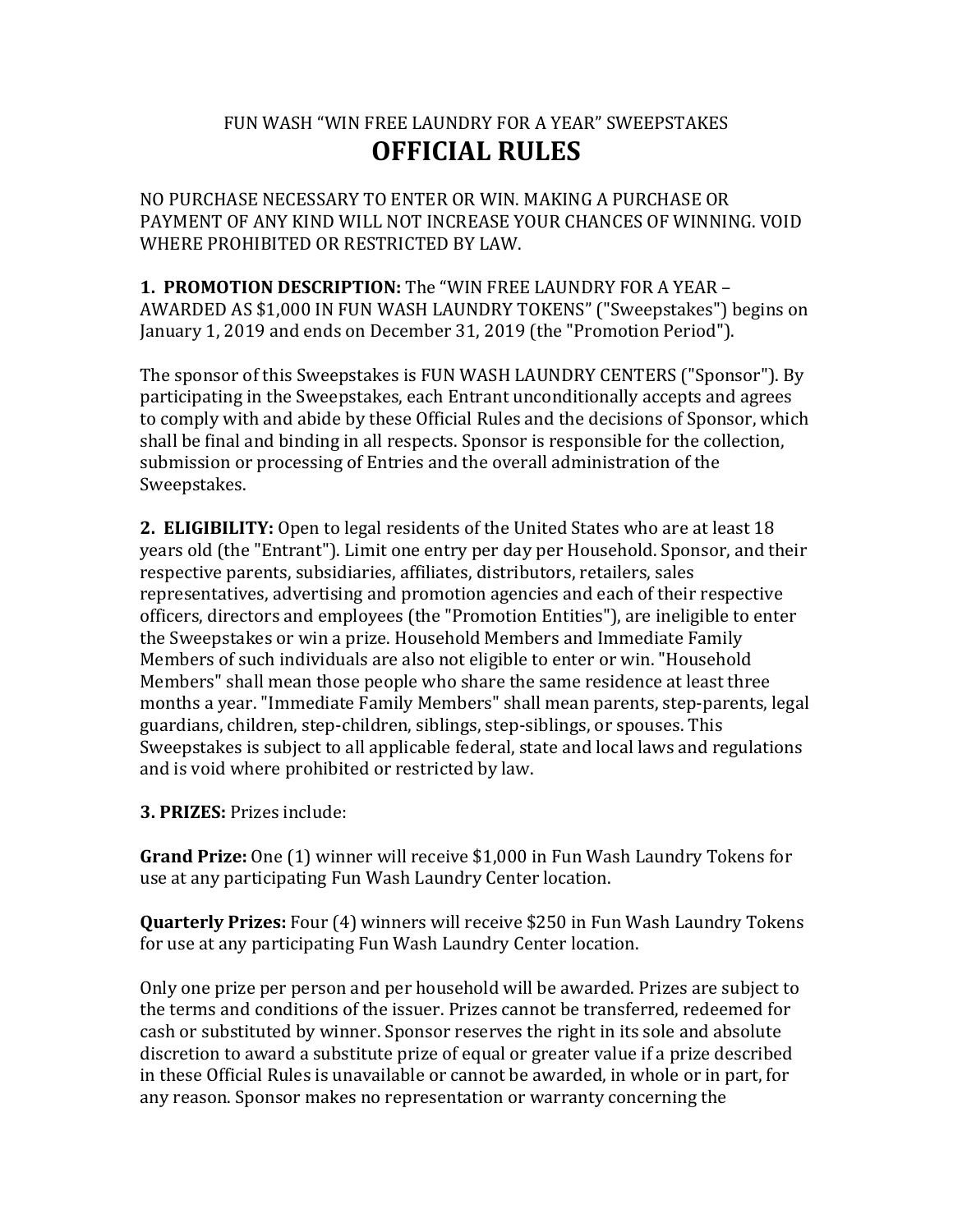appearance, safety or performance of any prize awarded. Restrictions, conditions, and limitations may apply. Sponsor will not replace any lost or stolen prize items.

All federal, state and/or local taxes, fees, and surcharges are the sole responsibility of the prize winner. Failure to comply with the Official Rules will result in forfeiture of the prize.

**4. HOW TO ENTER:** Enter the Sweepstakes during the Promotion Period online by visiting the entry form, which can be found on the following website URL: http://www.funwash.com/win.

Automated or robotic Entries submitted by individuals or organizations will be disqualified. Internet entry must be made by the Entrant. Any attempt by Entrant to obtain more than the stated number of Entries by using multiple/different email addresses, identities, registrations, logins or any other methods, including, but not limited to, commercial contest/sweepstakes subscription notification and/or entering services, will void Entrant's Entries and that Entrant may be disqualified. Final eligibility for the award of any prize is subject to eligibility verification as set forth below. All Entries must be posted by the end of the Promotion Period in order to participate. Sponsor's database clock will be the official timekeeper for this Sweepstakes. LIMIT ONE ENTRY PER DAY PER HOUSEHOLD. A VALID EMAIL ADDRESS AND COMPLETION OF ALL FORM INFORMATION IS REQUIRED.

**5. WINNER SELECTION:** The Winner(s) of the Sweepstakes will be selected in a random drawing from among all eligible Entries received throughout the Promotion Period. The random drawings will be conducted after the following dates:

**\$1,000 in Fun Wash Laundry Tokens GRAND PRIZE:** December 31, 2019.

**\$250 in Fun Wash Laundry Tokens QUARTERLY PRIZES:** March 31, 2019; June 30, 2019; September 30, 2019; and December 31, 2019.

Limit one prize per Household per year. Odds of winning will vary depending on the number of eligible Entries received.

**6. WINNER NOTIFICATION:** Winner will be notified using the email address or phone number provided in the Entry Information Form approximately 1-2 weeks after the random drawing(s). Potential Winner must accept a prize within 7 days of notification. Sponsor is not responsible for any delay or failure to receive notification for any reason, including inactive email account(s) or telephone number(s), technical difficulties associated therewith, or Winner's failure to adequately monitor any email account.

Any winner notification not responded to or returned as undeliverable may result in prize forfeiture. The potential prize winner may be required to sign and return an affidavit of eligibility and release of liability, and a Publicity Release (collectively